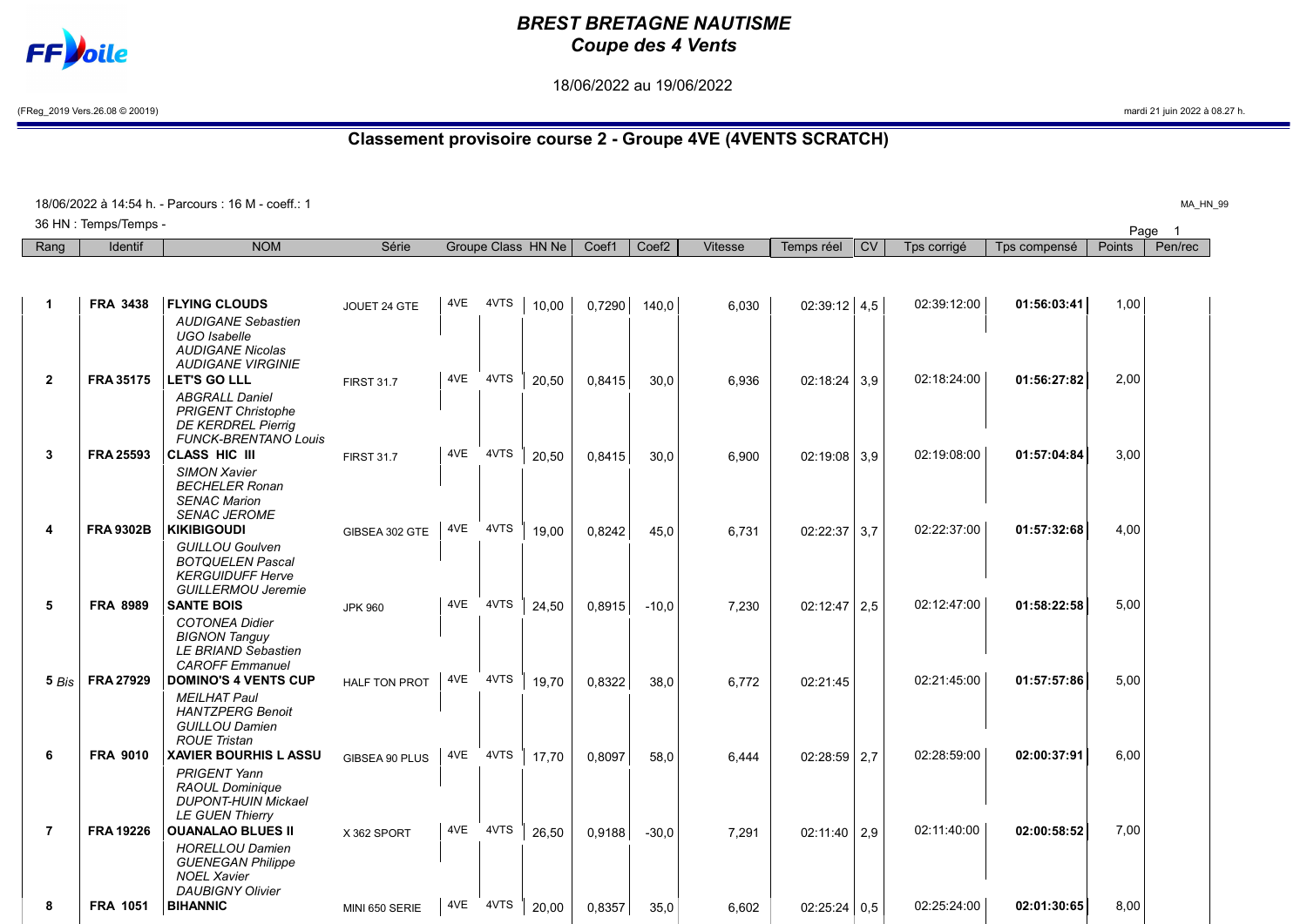18/06/2022 à 14:54 h. - Parcours : 16 M - coeff.: 1

36 HN : Temps/Temps -

| Rang     | <b>Identif</b>   | <b>NOM</b>                                                                                                         | Série                |     |          | Groupe Class HN Ne | Coef1  | Coef <sub>2</sub> | Vitesse | Temps réel     | <b>CV</b> | Tps corrigé | Tps compensé | Points | Pen/rec |
|----------|------------------|--------------------------------------------------------------------------------------------------------------------|----------------------|-----|----------|--------------------|--------|-------------------|---------|----------------|-----------|-------------|--------------|--------|---------|
|          |                  |                                                                                                                    |                      |     |          |                    |        |                   |         |                |           |             |              |        |         |
|          |                  |                                                                                                                    |                      |     |          |                    |        |                   |         |                |           |             |              |        |         |
|          |                  | <b>POUPON Yael</b><br><b>BOUVIER Mathieu</b><br><b>TROMELIN FRANCOIS</b><br><b>BOUVIER Eliott</b>                  |                      |     |          |                    |        |                   |         |                |           |             |              |        |         |
| 9        | <b>FRA 17806</b> | <b>NO COMMENT</b>                                                                                                  | SUN SHINE 36 Q       | 4VE | 4VTS     | 21,50              | 0,8535 | 20,0              | 6,671   | $02:23:54$ 2,9 |           | 02:23:54:00 | 02:02:49:12  | 9,00   |         |
|          |                  | <b>MAINPIN Roland</b><br><b>LE GALL Julien</b><br><b>KEROUANTON Eveline</b><br><b>MONZIES Pierre</b>               |                      |     |          |                    |        |                   |         |                |           |             |              |        |         |
| 10       | <b>FRA 14198</b> | <b>CACHONDEO</b>                                                                                                   | <b>FIRST 210 QR</b>  | 4VE | 4VTS     | 11,00              | 0,7426 | 125,0             | 5,706   | $02:48:15$ 3.8 |           | 02:48:15:00 | 02:04:56:55  | 10,00  |         |
|          |                  | <b>BARADAT Jean luc</b><br><b>BARADAT Leon</b><br><b>BARADAT Oscar</b>                                             |                      |     |          |                    |        |                   |         |                |           |             |              |        |         |
| 11       | <b>FRA 12</b>    | <b>BREST OCEAN BOAT</b><br><b>WESSELY Loic</b><br><b>BEAUVILLAIN Frederic</b><br><b>MORVAN Gildas</b>              | <b>FIGARO BENETE</b> |     | 4VE 4VTS | 29.50              | 0,9631 | $-60,0$           | 7.396   | $02:09:48$ 2,3 |           | 02:09:48:00 | 02:05:00:62  | 11,00  |         |
| 12       | <b>FRA 16693</b> | <b>AUDACE</b>                                                                                                      | SUN FAST 36 Q        | 4VE | 4VTS     | 24.50              | 0,8915 | $-10,0$           | 6,840   | 02:20:21       | 3,4       | 02:20:21:00 | 02:05:07:32  | 12.00  |         |
|          |                  | <b>MARZIN Cvril</b><br><b>GACHES Olivier</b><br><b>LE ROY Gilbert</b>                                              |                      |     |          |                    |        |                   |         |                |           |             |              |        |         |
| 13       | <b>FRA 17979</b> | <b>LET'S BOOGIE</b>                                                                                                | GIBSEA 80 PLUS       | 4VE | 4VTS     | 12,50              | 0,7566 | 110,0             | 5.736   | 02:47:21       | 3.7       | 02:47:21:00 | 02:06:37:02  | 13.00  |         |
| 13 $Bis$ | FRA 36823        | <b>BODENES Antoine</b><br><b>OGOR Vincent</b><br><b>CONAN Mathilde</b><br><b>MENEZ Yann</b><br><b>ABOGODOFLUSH</b> | FLUSH POKER (        | 4VE | 4VTS     | 10.50              | 0.7357 | 133,0             | 5.636   | $02:50:20$ 3.5 |           | 02:50:20:00 | 02:05:18:85  | 13,00  |         |
|          |                  | <b>JUIF Erwan</b><br><b>LANTZ Daniel</b><br><b>ALEGOET Lionel</b><br><b>MAXENCE Jean baptiste</b>                  |                      |     |          |                    |        |                   |         |                |           |             |              |        |         |
| 14       | <b>FRA 19227</b> | <b>JACK</b>                                                                                                        | <b>FIRST 31.7</b>    | 4VE | 4VTS     | 20.50              | 0,8415 | 30,0              | 6,374   | 02:30:37       | 3,9       | 02:30:37:00 | 02:06:44:64  | 14,00  |         |
|          |                  | <b>GUIVARCH PHILIPPE</b><br><b>MEROUR ANTOINE</b><br><b>CLEUZIOU ROMAIN</b><br><b>BELDA BERTRAND</b>               |                      |     |          |                    |        |                   |         |                |           |             |              |        |         |
| 15       | <b>FRA37762B</b> | <b>JERANA</b>                                                                                                      | <b>FIRST 27.7 QR</b> | 4VE | 4VTS     | 19.50              | 0.8299 | 40.0              | 6.262   | $02:33:18$ 3.7 |           | 02:33:18:00 | 02:07:13:42  | 15,00  |         |
|          |                  | LE BOZEC Jean<br>LE MEST Alain<br><b>PICHAVANT Alain</b><br><b>GUENNAL Michel</b>                                  |                      |     |          |                    |        |                   |         |                |           |             |              |        |         |
| 16       | <b>FRA 9060</b>  | <b>COLLECTOR</b>                                                                                                   | PROTO 1/2 TON        |     | 4VE 4VTS | 19.80              | 0.8333 | 37.0              | 6.277   | 02:32:57       | 0.1       | 02:32:57:00 | 02:07:27:19  | 16,00  |         |
|          |                  | <b>DOURMAP Titouan</b><br>LE BOT Tom<br><b>LE CORRE Kevin</b><br><b>FLAO Meven</b>                                 |                      |     |          |                    |        |                   |         |                |           |             |              |        |         |
| 17       | FRA 38150        | <b>BREIZH ILIEN</b>                                                                                                | FIRST 30 JK          | 4VE | 4VTS     | 24,00              | 0,8850 | $-5,0$            | 6,642   | $02:24:32$ 2,7 |           | 02:24:32:00 | 02:07:54:72  | 17,00  |         |
|          |                  | <b>BLIN PASCAL</b><br><b>MASSA Charles andre</b>                                                                   |                      |     |          |                    |        |                   |         |                |           |             |              |        |         |

Page 2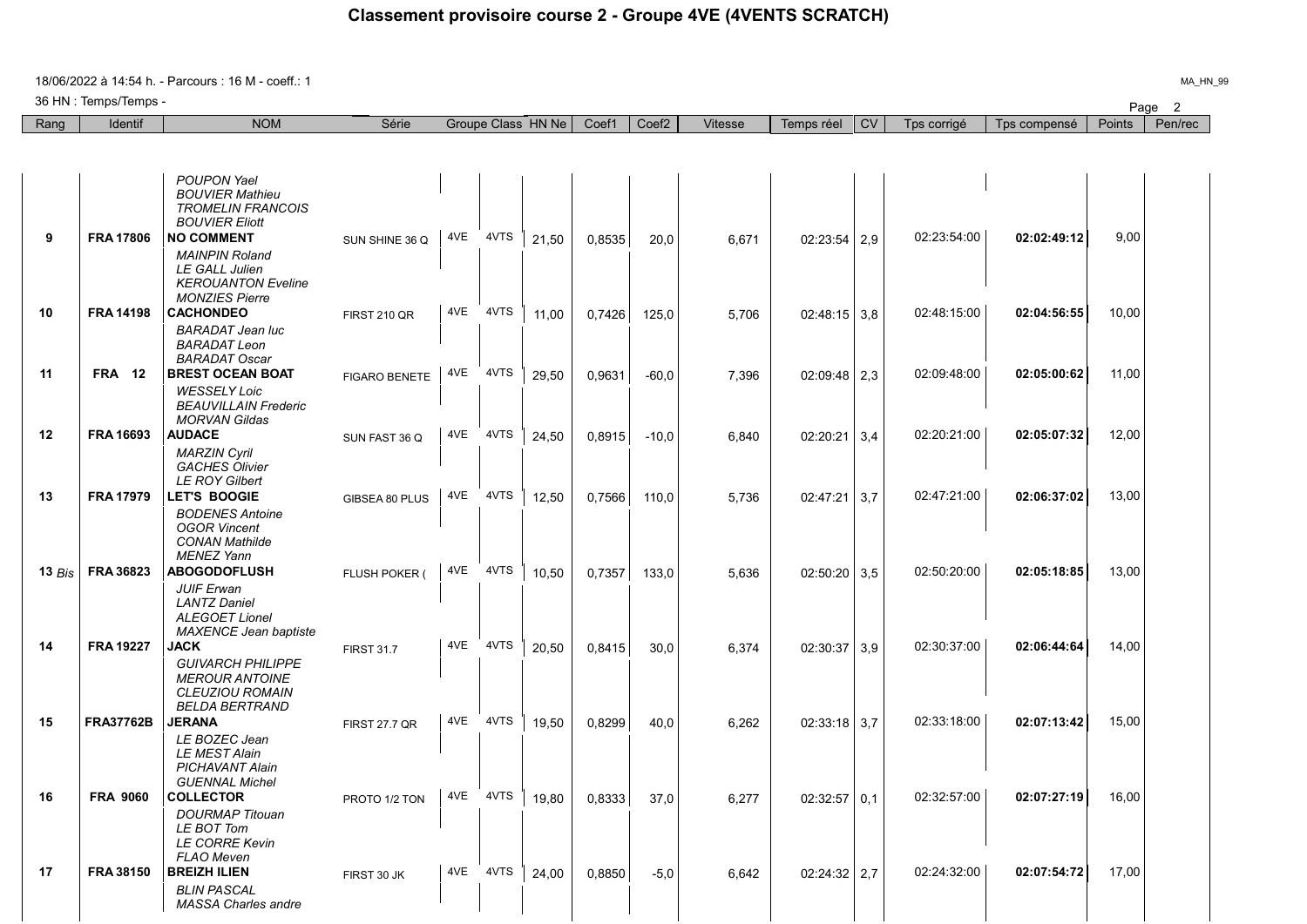18/06/2022 à 14:54 h. - Parcours : 16 M - coeff.: 1

36 HN : Temps/Temps -

|                | 36 HN : Temps/Temps - |                                                                                                                                       |                     |     |          |                    |        |                   |         |                |           |             |              |        | Page 3     |
|----------------|-----------------------|---------------------------------------------------------------------------------------------------------------------------------------|---------------------|-----|----------|--------------------|--------|-------------------|---------|----------------|-----------|-------------|--------------|--------|------------|
| Rang           | <b>Identif</b>        | <b>NOM</b>                                                                                                                            | Série               |     |          | Groupe Class HN Ne | Coef1  | Coef <sub>2</sub> | Vitesse | Temps réel     | <b>CV</b> | Tps corrigé | Tps compensé | Points | Pen/rec    |
|                |                       |                                                                                                                                       |                     |     |          |                    |        |                   |         |                |           |             |              |        |            |
| 18             | <b>FRA 38049</b>      | <b>IMT ATLANTIQUE</b>                                                                                                                 | POGO 1050 QR        | 4VE | 4VTS     | 30,00              | 0,9709 | $-65,0$           | 7,218   | $02:13:00$ 2,6 |           | 02:13:00:00 | 02:09:07:78  | 18,00  |            |
| 19             | FRA <sub>2</sub>      | <b>MICHEL Theo</b><br><b>GUTIERREZ Noe</b><br><b>DECLERCK Alexandre</b><br><b>ARNE Baptiste</b><br><b>PETITE FUGUE</b>                | <b>FIRST 27.7 Q</b> | 4VE | 4VTS     | 19,00              | 0,8242 | 45,0              | 6,120   | $02:36:52$ 3.8 |           | 02:36:52:00 | 02:09:17:37  | 19,00  |            |
|                |                       | <b>CORNEC DIVI</b><br><b>CORNEC GWENAEL</b><br><b>COSTE ANNE</b><br><b>BROCHARD SYLVAIN</b>                                           |                     |     |          |                    |        |                   |         |                |           |             |              |        |            |
| 20             | FRA 33213             | <b>PYAXARAM</b>                                                                                                                       | <b>SELECTION</b>    | 4VE | 4VTS     | 25,40              | 0,9036 | $-19.0$           | 6,627   | $02:24:52$ 2.6 |           | 02:24:52:00 | 02:10:54:09  | 20,00  |            |
| 21             | <b>FRA 9772</b>       | <b>PILLAIN Pierre yves</b><br><b>DECHAZAL Alain</b><br><b>QUIDELLEUR Katell</b><br><b>THORAVAL Erwan</b><br><b>TRADITION BRETAGNE</b> |                     |     | 4VE 4VTS | 17,30              | 0,8054 | 62,0              | 5,683   | $02:48:55$ 3,0 |           | 02:48:55:00 | 02:16:02:73  | 21,00  |            |
|                |                       | <b>LOUSSOT Alain</b><br><b>BARLET</b> Frederic<br><b>DE CARLO MARINE</b><br><b>GALLIC Tudual</b>                                      | FEELING 850 SP      |     |          |                    |        |                   |         |                |           |             |              |        |            |
| 21 Bis         | <b>FRA 017</b>        | <b>PETTON ENERGIES</b>                                                                                                                | OPEN 750 (EXP.)     |     | 4VE 4VTS | 32,00              | 0,9967 | $-81,0$           | 7,232   | $02:12:45$ 0.7 |           | 02:12:45:00 | 02:12:18:72  | 21,00  |            |
|                |                       | <b>LEYS Matthieu</b><br><b>AMIOT Stephane</b><br><b>AMIOT</b> Emmanuelle<br><b>LIORZOU Celine</b>                                     |                     |     |          |                    |        |                   |         |                |           |             |              |        |            |
| 22             | <b>FRA 44284</b>      | <b>BABCIA</b>                                                                                                                         | FIRST 35 PTE        | 4VE | 4VTS     | 18,50              | 0,8186 | 50,0              | 5,762   | 02:46:37       | 3,6       | 02:46:37:00 | 02:16:23:54  | 22,00  |            |
|                |                       | <b>ABAZIOU Herve</b><br><b>GUYADER Dominique</b><br><b>GUILLOUX Ethan</b><br><b>BURETTE Sylvain</b>                                   |                     | 4VE | 4VTS     |                    |        |                   |         |                |           |             |              |        |            |
| 23             | <b>FRA 39253</b>      | <b>MERLUBERLETTE</b><br><b>MEILHAT STEPHANIE</b><br><b>MEILHAT Emma</b><br>CATHELINEAU THAIS<br>LE REUN MARGAUX                       | <b>FIRST 31.7</b>   |     |          | 20,50              | 0,8415 | 30,0              | 5,904   | $02:42:36$ 3,9 |           | 02:42:36:00 | 02:16:49:67  | 23,00  |            |
| 24             | FRA 1                 | <b>BARNABE</b>                                                                                                                        | <b>B25</b>          | 4VE | 4VTS     | 22,50              | 0,8658 | 10,0              | 5,823   | $02:44:51$ 0.1 |           | 02:44:51:00 | 02:22:43:63  | 24,00  |            |
|                |                       | <b>SIMON Thomas</b><br><b>KEREBEL Valentin</b><br><b>ROBIN TANGUY</b><br><b>MORLAIS Aurelien</b>                                      |                     |     |          |                    |        |                   |         |                |           |             |              |        |            |
| 25             | <b>FRA 38149</b>      | <b>ORCADES</b>                                                                                                                        | FIRST 30 JK         | 4VE | 4VTS     | 24,50              | 0,8915 | $-10,0$           | 5,832   | $02:44:37$ 2,7 |           | 02:44:37:00 | 02:26:45:35  | 25,00  |            |
|                |                       | <i>CHRETIEN EDOUARD</i><br><b>CHRETIEN XAVIER</b><br><b>CHRETIEN VINCENT</b><br><b>CHRETIEN FREDERIC</b>                              |                     |     |          |                    |        |                   |         |                |           |             |              |        |            |
| $28$ Bis       | <b>FRA 18207</b>      | CUMBIA<br><b>CALVEZ Ervin</b><br>LE NESTOUR YANN                                                                                      | FIRST 210 (EXP.)    |     | 4VE 4VTS | 11,00              | 0,7426 | 125,0             |         |                | 0,1       |             |              | 28,00  | <b>DNF</b> |
| 0 <sub>D</sub> | FRA 7                 | <b>B25</b>                                                                                                                            | <b>B25</b>          |     | 4VE 4VTS | 22,50              | 0,8658 | 10,0              |         |                | 0,1       |             |              | 33,00  | <b>DNF</b> |

MA\_HN\_99